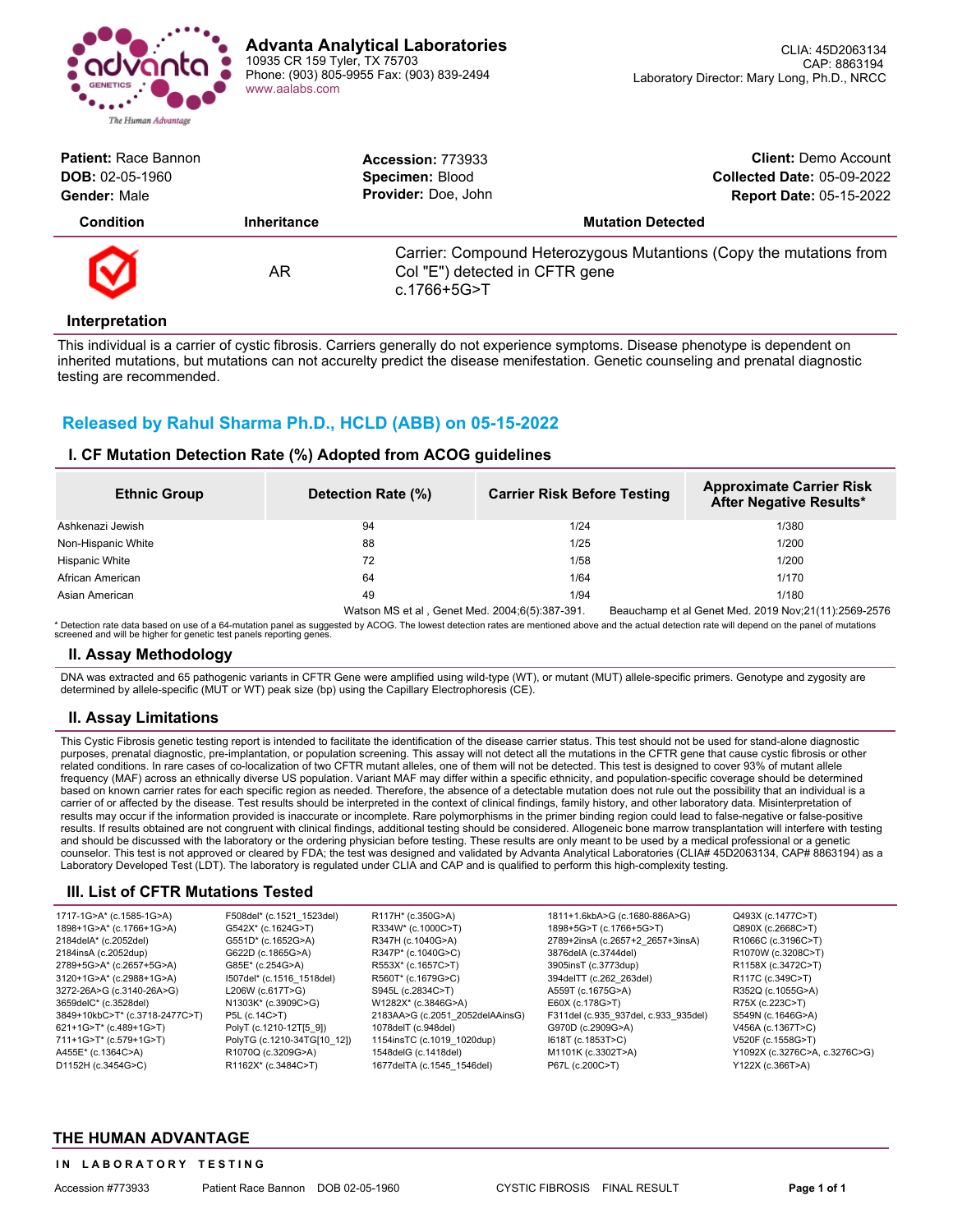

**Advanta Analytical Laboratories** 10935 CR 159 Tyler, TX 75703 Phone: (903) 805-9955 Fax: (903) 839-2494 [www.aalabs.com](https://www.aalabs.com)

> **Accession:** 767866 **Specimen:** Blood **Provider:** Doe, John

**Client:** Demo Account **Collected Date:** 03-16-2022

**Report Date:**

**Patient:** Race Bannon **DOB:** 02-05-1960 **Gender:** Male

## **Final Results**

**Carrier Premutation(s) Identified Premutation (55-200 CGG repeats on FMR1 gene)** 

| <b>Condition and Gene</b> | Inheritance | <b>Genetic Alteration</b>                                              |
|---------------------------|-------------|------------------------------------------------------------------------|
| Fragile X Syndrome (FMR1) | X-linked    | Premutation (55-200 CGG repeats on FMR1 gene)<br>69, 100, 116 mutation |

### **Interpretation**

Individual is carrier for the altered FMR1 gene. This individual has one FMR1 allele in the premutation range. Although males with premutation are not affected with fragile X syndrome, they are at risk for developing fragile X-associated tremor/ataxia syndrome (FXTAS); Approximately 40-45% of males with a premutation develop FXTAS after age 50 (Am J Hum Genet. 2004; 74:805-816). All your daughters will be premutation carriers. Your sons will not be premutation carriers. A man with a premutation will not pass on a full mutation to any of his children. Genetic counseling and prenatal diagnostic testing are recommended.

## **I. Fragile X Syndrome Risk**

| Negative      | < 44 CGG repeats   |  |  |
|---------------|--------------------|--|--|
| Intermediate  | 45-54 CGG repeats  |  |  |
| Premutation   | 55-200 CGG repeats |  |  |
| Full Mutation | >200 CGG repeats   |  |  |

## **Released by Rahul Sharma Ph.D., HCLD (ABB) on**

### **II. Assay Methodology**

DNA was extracted and CGG repeat region of FMR gene was amplifed using triplet repeat-primed polymerase chain reaction (PCR). Number of the CGG repeat is determined using capillary electrophoresis.

## **III. Assay Limitations**

The analytical sensitivity of PCR analysis is 99% for expansion mutations in the FMR1 gene. Reported CGG trinucleotide repeat unit report sizes may vary: CGG repeats 120 ≥ 10%. Diagnostic errors can occur due to rare sequence variations. This test should not be used for stand-alone diagnostic purposes, prenatal diagnostic, pre-implantation, or population screening. If >55 trinucleotide repeat units are detected, targeted Next Generation Sequencing is performed by Fulgent Genetics (CLIA# 05D2043189, CAP# 8042697). This test is not approved or cleared by FDA; the test was designed and validated by Advanta Analytical Laboratories (CLIA# 45D2063134, CAP# 8863194) as a Laboratory Developed Test (LDT). The laboratory is regulated under CLIA and CAP and is qualified to perform this high-complexity testing.

### **THE HUMAN ADVANTAGE**

**IN LABORATORY TESTING**